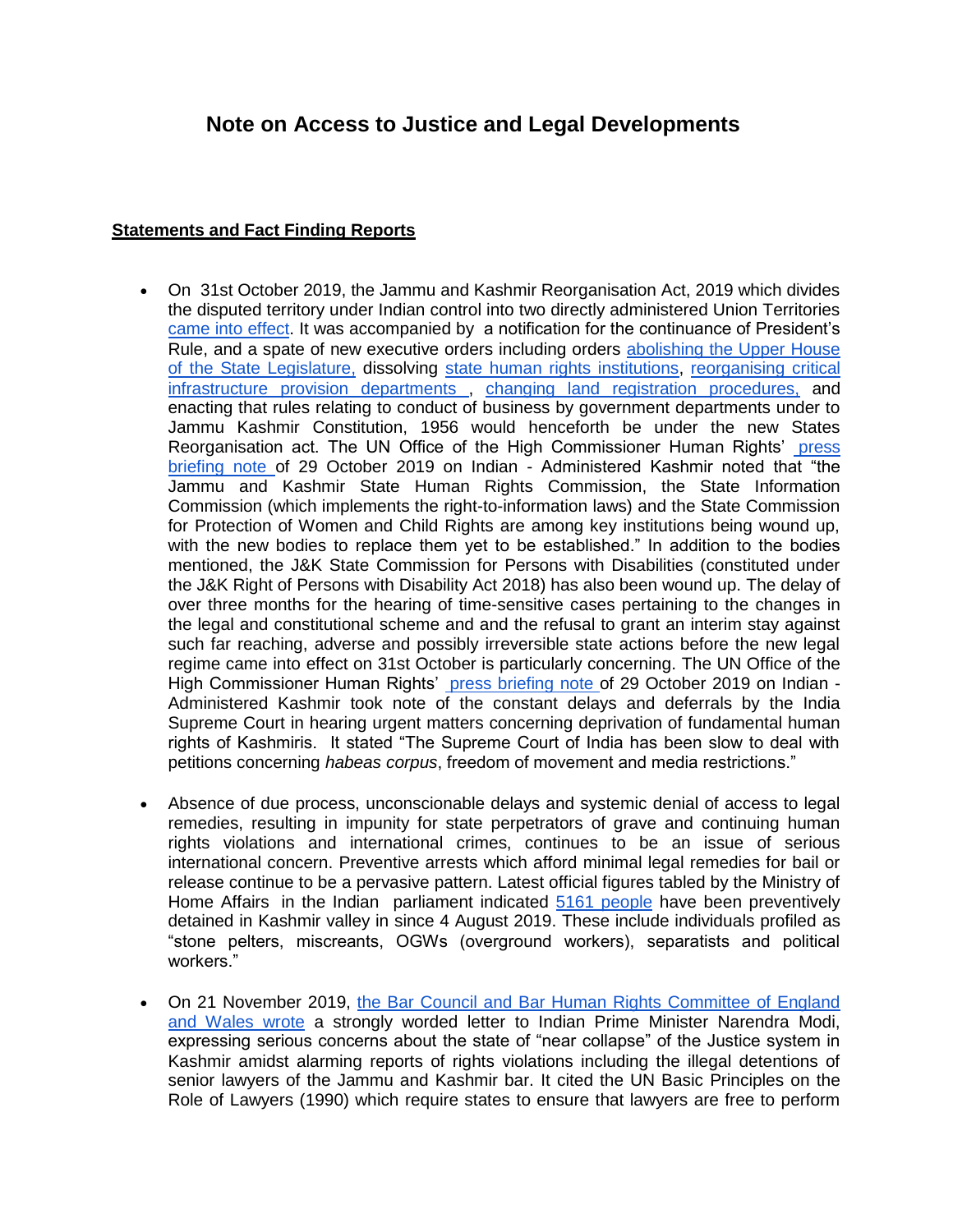their professional functions without intimidation, hindrance, harassment or improper interference. It stated that the prevailing circumstances of restrictions of mobility, reprisals, illegal detention and intimidation of lawyers, and blockading of communications in Jammu and Kashmir had resulted in a lack of availability of effective legal representation and hindered the right to a fair and speedy trial. And further that "In circumstances in which grave and widespread human rights violations are being alleged, disabling the justice system substantially compounds the crisis." They also expressed concern that delays in access to justice on critical human rights' concerns would defeat the essence of the rights in question. They called on the Indian state to allow independent investigators entry into Kashmir to ensure accountability for its actions under international law, and to take urgent steps to lift all restrictions, restore internet and communications and publish the names of all individuals, including lawyers who have been detained.

- Amnesty International issued a [Situation Update and Analysis](https://amnesty.org.in/wp-content/uploads/2019/10/Amnesty-International-India-Kashmir-Situation-Update-Final.pdf) on 31 October 2019, documenting familiar patterns of mass, arbitrary and indefinite detentions of political dissenters particularly under the Public Safety Act (PSA) and Section 107 of the Criminal Procedure Code which allows for preventive arrests. Lawyers interviewed by Amnesty International India stated that most of their clients do not have copies of PSA detention orders which hinders them from filing habeas corpus petitions in courts. Many others do not have access to lawyers, especially when they are lodged in jails outside Kashmir
- A [Fact Finding Report](http://www.pucl.org/reports/imprisoned-resistance-5th-august-and-its-aftermath) *Imprisoned Resistance r*eleased on 4 November 2019, by an 11 member delegation of Indian human rights lawyers, trade unionists and civil society activists provides detailed observations on the prevailing lack of access to Justice in Kashmir. Their findings are based on their visits the Jammu and Kashmir High Court, several District Courts and other quasi judicial institutions in Kashmir valley. Besides widespread arbitrary, undocumented and incommunicado detentions including of children, mass preventive detentions without charge, illegal night raids, cases of torture and excessive use of force, the report focusses specifically on access to justice issues and highlights the arbitrary detention, illegal surveillance and reprisals on lawyers, delays and lack of functioning judicial instutions due to curfews and other undeclared restructions on mobility and communication including the postal service, and forms of collective punishment using the law. The report highlights the pervasive misuse of preventive detention provisions of the Criminal Procedure Code (Sec 107, Cr Pc) to force "profiled" individuals, particularly youth and male children to sign personal bonds, or provide collective guarantees of "good behaviour" from village elders as a precondition to their release.

## **Judicial Proceedings in the Supreme Court of India**

• There are [several](https://www.livelaw.in/rti/kashmir-article-370-hearing-in-sc-petitions-pleadings-arguments-orders-and-more-149988) cases presently being heard by the Indian Supreme Court relating to the events of 5 August 2019 and its aftermath.

(i) Writ Petitions challenging the constitutionality of the changes to Article 370 and Article 35 A that effectively repealed Jammu and Kashmir legislative autonomy

More than twenty Writ Petitions have been filed on the question of the constitutional validity of the Indian Parliament's abrogation of Article 370 by amending the definition of Article 368 of the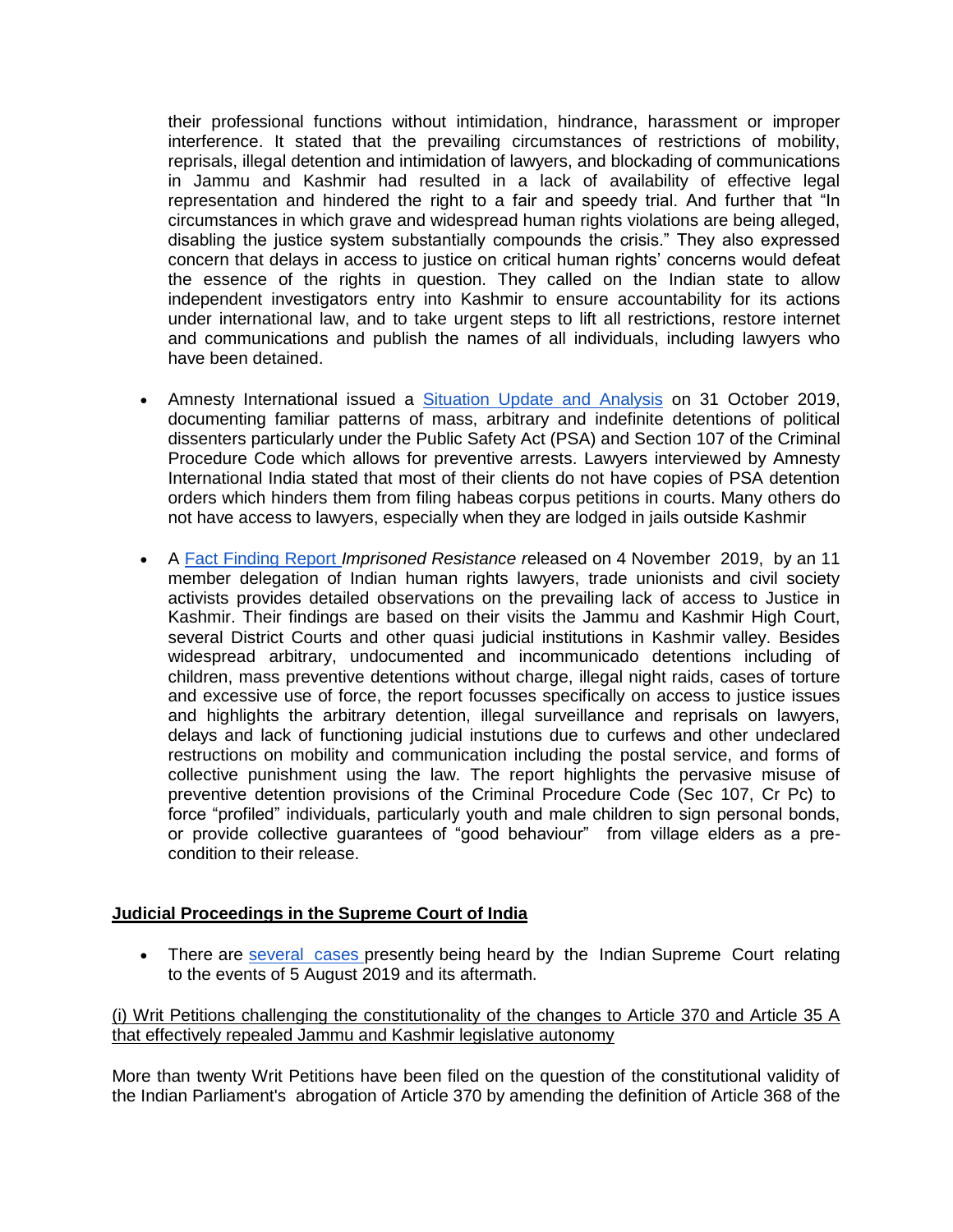Constitution. Petitions have also challenged the J&K Reorganisation Act, 2019 and various executive orders issued under it. Petitioners include politicians (including those currently under illegal detention), political parties, retired bureaucrats and defence officials, and well-known Indian [civil liberties group,](http://www.pucl.org/press-statements/pucl-petition-art-370) Peoples' Union for Civil Liberties (PUCL). While most of the Petitions argue that the amendments were unconstitutional, a few Petitions have also been filed by private parties upholding the constitutionality of the state's actions. On 28 September 2019 the Supreme Court set up a special five judge Constitutional Bench to hear these petitions, after [several unproductive hearings.](https://thewire.in/law/number-of-days-of-kashmir-lockdown-58-number-of-replies-filed-by-centre-to-jk-petitions-0) On 9 November 2019, the Centre [filed its response affidavit](https://scroll.in/latest/943403/j-k-militants-and-separatists-took-advantage-of-article-370-centre-tells-supreme-court) avering that Article 370 was neither in the national interest nor in the interest of Jammu and Kashmir, reiterating highly contentous and unsubstantiated claims on under- development, gender discrimination, "secessionism" and "terrorism" apparently caused by the existence of the "special status". It further stated that the procedure adopted for the abrogation was constitutionally permissible. On 13 November 2019, Petitioners [filed a rejoinder affidavit,](https://www.livelaw.in/top-stories/temporary-presidents-rule-cannot-be-used-permanently-repeal-jk-special-status-petitioners-article-370-cases--149738) countering the state's arguments and stating that the case required a judicial interpretation of "the nature, scope and limits of President's rule in a democracy" and that the state could not "hide behind the veil of policy arguments". On the [last date of hearing 14 November 2019, t](https://economictimes.indiatimes.com/news/politics-and-nation/article-370-sc-fixes-nov-14-for-hearing-on-constitutional-validity-of-centres-decision/articleshow/71389599.cms?from=mdr)he Court once again adjourned the case providing the State further time to file its additional response to new Petitions that have been filed, while disallowing the filing of any further pleas related to the question. The matter is now listed to be heard on 10 December 2019.

## (ii) Writ Petitions challenging the constitutionality of the restrictions on civil liberties and fundamental freedoms

On November 27, a three judge bench of Supreme Court [finished hearing substantive](https://www.livelaw.in/top-stories/sc-reserves-judgment-on-petitions-challenging-restrictions-in-kashmir-150209)  [arguments in two connected cases](https://www.livelaw.in/top-stories/sc-reserves-judgment-on-petitions-challenging-restrictions-in-kashmir-150209) challenging the legality of the restrictions imposed in the aftermath of August 5. The cases have now been reserved for judgment.The hearings in the Supreme Court between 6 November and 27 November covered issues of declared and undeclared emergencies, necessity and proportionality of restrictions on fundamental freedoms, and the Supreme Court's power to judicially review executive decisions made on national security grounds. Of the cases that have been heard the first petition filed by Anuradha Bhasin, Editor and Executive Director of Kashmir Times, focussed on how the restrictions on communication and movement violated the freedom of the press in Kashmir. The Foundation for Media Professionals, Indian Journalists Union, and some other individuals have intervened in Anuradha Bhasin's petition to support press freedom. The second petition was filed by politician and former Chief Minister of Jammu and Kashmir Ghulam Nabi Azad about the impact of the restrictions on the right to healthcare, education and livelihood. The cases primarily concerned the legal validity of two sets of administrative orders, (i) Under the Telecom Suspension Rules 2017 for suspension of landline, voice calls, SMS services, broadband internet and mobile internet in Kashmir. (ii) Under Section 144, Criminal Procedure Code imposing restrictions on mobility and public gatherings. [Another plea](https://www.business-standard.com/article/news-ani/pil-in-sc-seeks-immediate-restoration-of-internet-services-in-jk-landline-phones-in-hospitals-119091101435_1.html) filed by Dr. Sameer Kaul on the immediate restoration of internet in hospitals had earlier [not been admitted](https://www.business-standard.com/article/news-ani/pil-in-sc-seeks-immediate-restoration-of-internet-services-in-jk-landline-phones-in-hospitals-119091101435_1.html) by the Supreme Court on grounds that the Jammu and Kashmir High Court was a more suitable forum to decide the case. On 24 October 2019, after months of delay the state of Jammu and Kashmir filed a "limited response" to the Petition justifying the restrictions on grounds of the prevalence of "cross border terrorism" and "militancy" in the state, drawing links between such militancy and the occurence of street protests, and stating that the internet and communications shutdown and "pre-emptive measures" under section 144 CrPC were necessary to maintain law and order, and had been by and large succesful in achieving this objective. According to the government's affidavit, day time movement restrictions were eased in 35 out of 105 police stations in Kashmir on 17 August and they were completely removed in all 105 police stations only by 27 September, i.e almost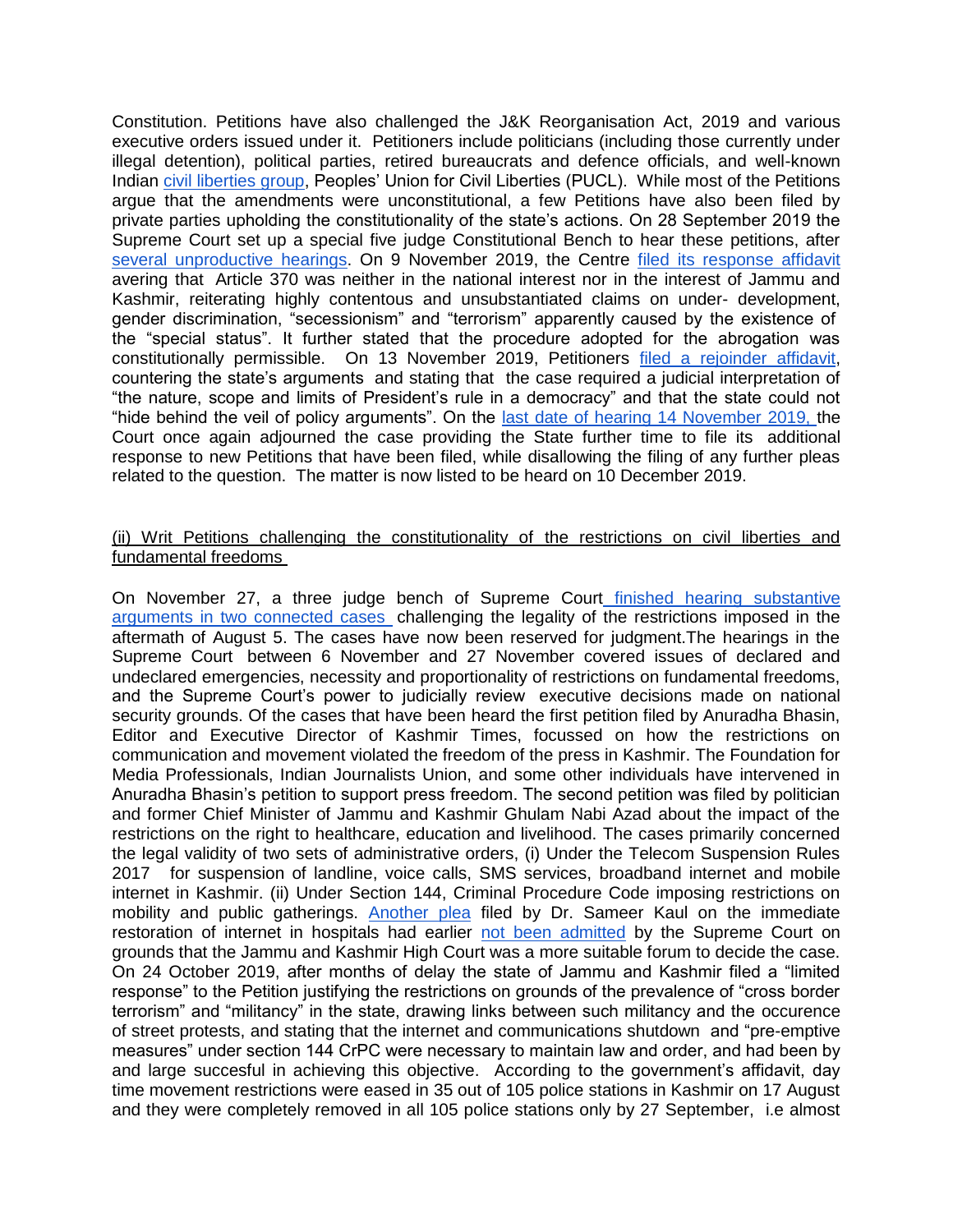two months after their initial imposition on 5 August. However, even as on date, there continue to be night time movement restrictions in certain areas. On 20 November 2019, the state filed a further status report on the prevailing situation, stating that the situation was almost back to normal citing statistics on the restoration of phone lines, availability of internet at five star hotels and government facilities and availability of public transportation. It also referred to the extension of local governance and affirmative action provisions of the Indian Constitution as the justification for the amendments.

## (iii) Writ Petitions on Illegal detentions, including Habeas Corpus Petitions; and Public Interest Litigation regarding the illegal detention of children.

Several family members and friends of individuals under illegal or preventive detention had filed habeas corpus pleas on their behalf challenging their house arrests/ detentions in the weeks following the imposition of restrictions, however only one such Habeas Corpus Petition that of businessman Mubeen Shah currently remains pending as the rest have either been dismissed by the Court or withdrawn by Petitioners. The Supreme Court has [faced criticism f](https://frontline.thehindu.com/cover-story/article29604480.ece)or its approach in these cases, which has consisted primarily of "permitting" Petitioners to meet the detainee, and report back to the Court, without requiring the state to disclose the grounds of detention or produce the detained individual.

In [the case concerning the detention of Member of Indian Parliament Farooq Abdullah f](https://www.newsclick.in/Farooq-Abdullah-PSA-Modi-Government-Article-370-Supreme-Court-MDMK-Vaiko-Amit-Shah)iled by a fellow MP Vaiko, asking that he be produced before the Court and be permitted to attend a conference in Chennai, the state converted his undocumented house arrest into a Public Safety Act detention immediately after it received notice of the habeas corpus petition. On 29 September the Petition was dismissed on the basis that "nothing remained" in it, since state had detained him under the Public Safety Act. This follows a well established pattern of illegal detentions in Jammu and Kashmir, where a legal challenge to an illegal detention results its formalisation and escalation into a dreaded PSA detention order, and cycles of revolving door detentions involving multiple cases, making people afraid of seeking legal remedies for illegal detentions. This was also recently [documented by th](http://www.pucl.org/reports/imprisoned-resistance-5th-august-and-its-aftermath)e Eleven member Fact finding delegation.

In the case concerning the detention of businessman Mubeen Shah, filed by his wife Asifa Mubeen before the Supreme Court on 20 September, the Supreme Court on 24 October[,](https://thewire.in/communalism/supreme-court-asks-jk-hc-to-expeditiously-decide-plea-on-detention) [directed the Petitioner](https://thewire.in/communalism/supreme-court-asks-jk-hc-to-expeditiously-decide-plea-on-detention) to approach the Jammu and Kashmir High Court for relief, as there was already a pending petition in the High Court (filed without the Petitioner's knowledge). Thereafter the Petition in the High Court was withdrawn and the Supreme Court on 5 November adjourned the matter for two further weeks, for the State to file its response. Mr Shah who is very unwell, has been held in preventive detention in Agra Central Jail since the night of 4 August 2019. An initial preventive detention order on "public order" grounds under the PSA , which the state claims it imposed on 7 August is valid only for three months, subject to extensions by the state. This means the initial order would have lapsed on 7 November.

In addition to the individual illegal detention cases, child rights expert, Enakshi Ganguly and Professor Shanta Sinha, Former Chairperson of the National Commission for Child Rights [filed](https://thewire.in/law/kashmir-children-detained)  [a Public Interest Litigation \(PIL\)](https://thewire.in/law/kashmir-children-detained) on the illegal deprivations of the right to life and liberty of Kashmiri children, based on media reports of illegal detentions of children, some as young as ten years old. On 20 September the Court [had directed the Jammu and Kashmir High Court's](https://www.thehindu.com/news/national/high-court-panel-to-probe-allegations-of-illegal-detention-of-children-in-jk/article29466233.ece)  [Juvenile Justice Committee t](https://www.thehindu.com/news/national/high-court-panel-to-probe-allegations-of-illegal-detention-of-children-in-jk/article29466233.ece)o inquire into the allegations of illegal detention of children. Instead of carrying out an independent inquiry the JJ Committee, relied on [a widely criticised report b](https://thewire.in/rights/kashmir-minors-2)y the Director General of Police, which refuted credible media accounts, claiming "strict